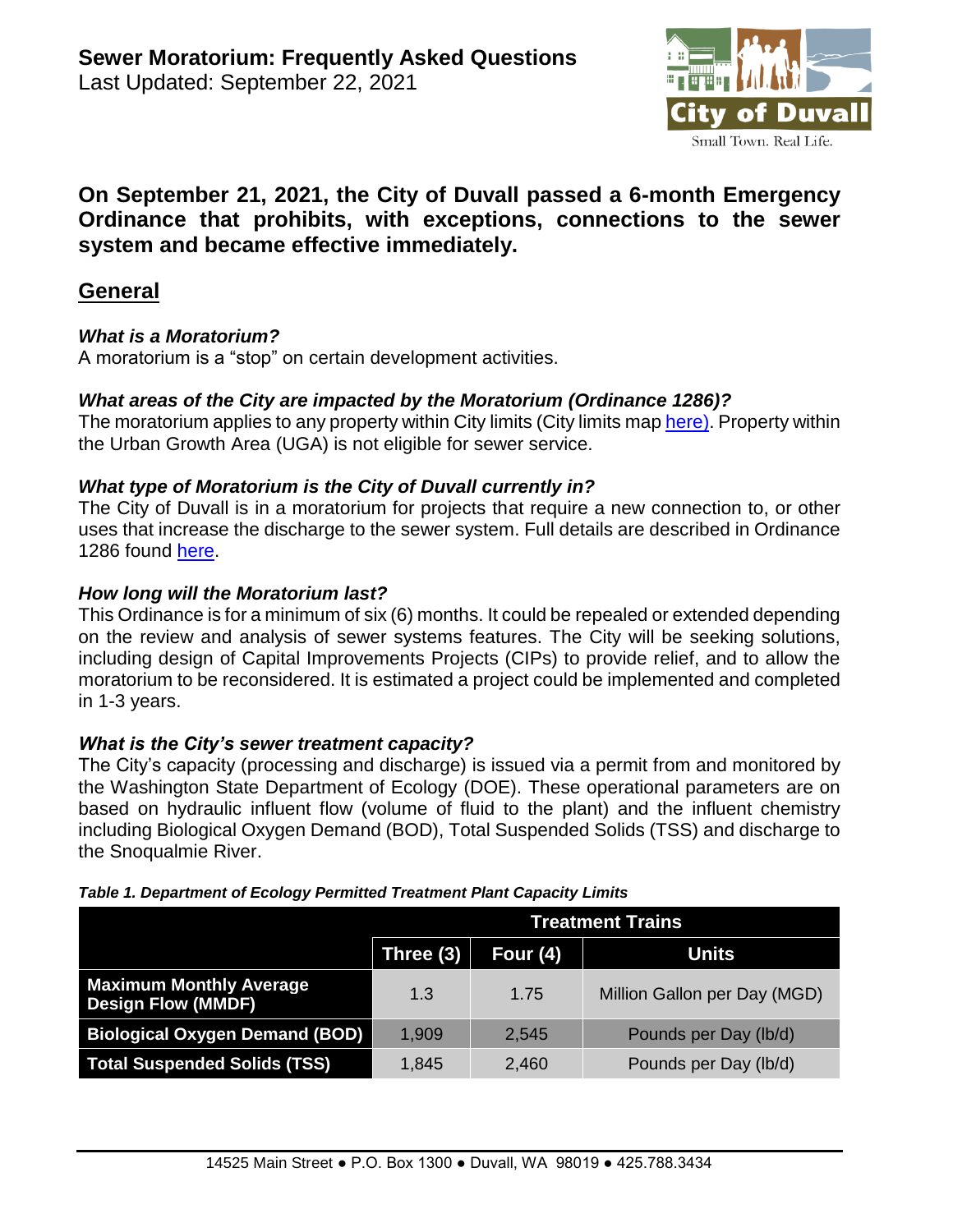of Duva Small Town. Real Life.

#### *How does the City know when its capacity is being reached?*

City staff along with professional consultants provide daily sampling and testing of the influent (flows that arrive at our Wastewater Treatment Plant) as required by the DOE. The City also tracks permits received through the development process to verify available capacity.

#### *Who treats the City of Duvall's wastewater flows?*

The City of Duvall operates its sewer collection system AND the Wastewater Treatment Plant.

## *When did the City begin recognizing it may have a sewer capacity issue?*

The City began an overall sewer system capacity and CIP Plan review and recommendations in 2018. The review has confirmed the City's current process flows plus approved "pipeline" projects are expected to bring us to full capacity without improvements by 2025.

#### *How does the City get out of a sewer Moratorium?*

The City, through DOE, is permitted to expand its treatment system to four treatment trains. Current capacities are shown below. An upgrade to our treatment system will include completing planned CIPs to provide required capacity due to growth and comply with our DOE permit.

|                                                             | <b>Treatment Trains</b> |           |                              |
|-------------------------------------------------------------|-------------------------|-----------|------------------------------|
|                                                             | Three (3)               | Four (4)  | <b>Units</b>                 |
| <b>Maximum Monthly Average</b><br><b>Design Flow (MMDF)</b> | <b>NA</b>               | <b>NA</b> | Million Gallon per Day (MGD) |
| <b>Biological Oxygen Demand (BOD)</b>                       | 1,657<br>(87%)          | <b>NA</b> | Pounds per Day (lb/d)        |
| <b>Total Suspended Solids (TSS)</b>                         | 1,584<br>(86%)          | <b>NA</b> | Pounds per Day (lb/d)        |

#### *Table 2. City of Duvall current Wastewater Treatment Plant Capacity*

#### *Can the City afford to make the sewer improvements at this time?*

Yes. The City has been planning for improvements through collection of rates and fees specifically calculated for projects on its CIP list. The City expects to engage a design engineering firm within the next four months to begin the design process.

#### *How long does engineering design typically take for a project related to sewer capacity?*

The City expects the design work to take 9-12 months. The existing Wastewater Treatment Plant was upgraded in 2004 and was built to accommodate growth. The City estimated the needed improvements in the 2022-2023 timeframe. However, we are a year or two early in receiving the additional demand.